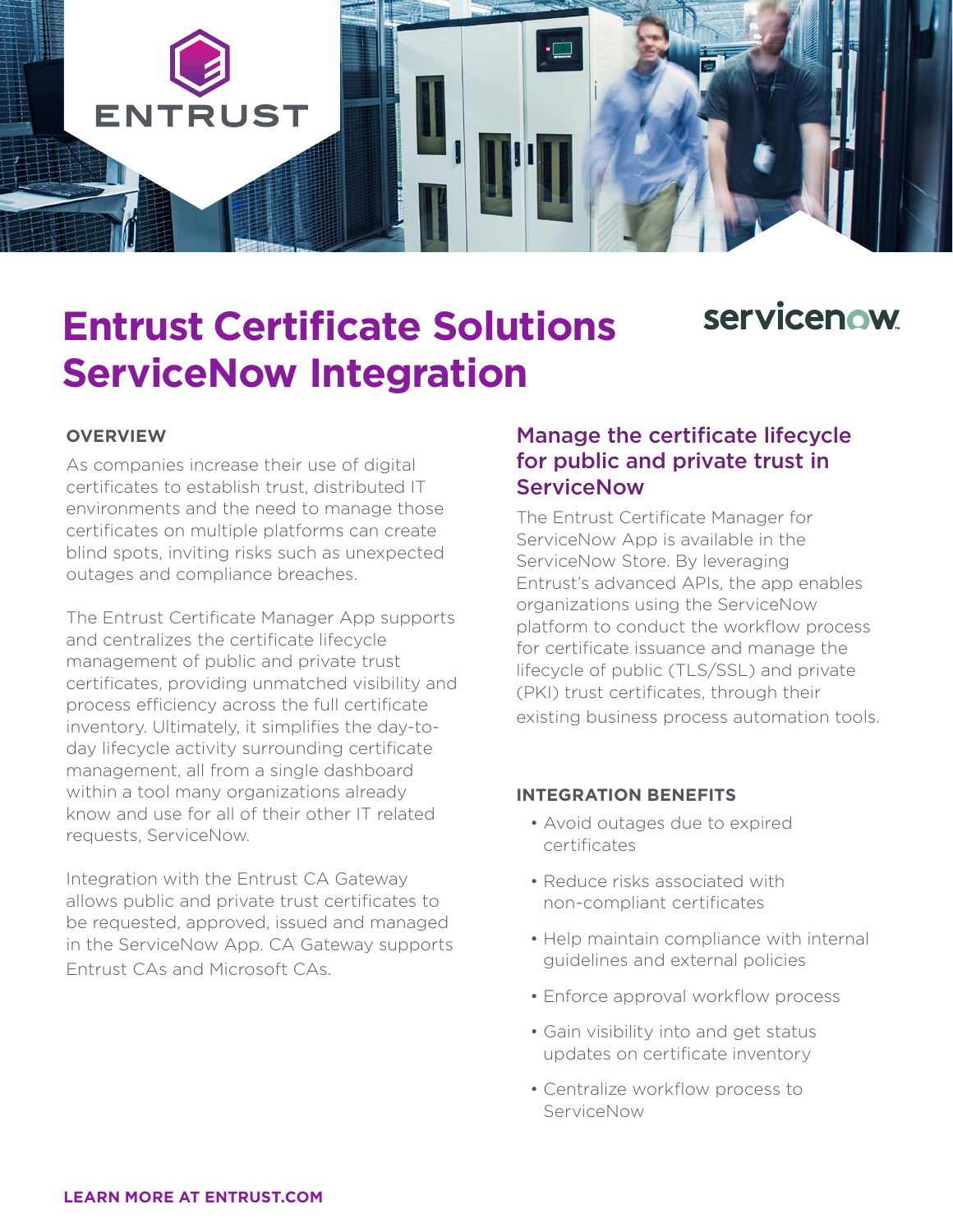## **Entrust Certificate Solutions ServiceNow Integration**

#### **HOW IT WORKS**

#### Robust lifecycle management

Entrust enables organizations with large numbers of public and private trust certificates to monitor the certificate lifecycle for their in-use certificates. New certificates can be requested, issued and downloaded for immediate deployment without leaving the ServiceNow environment.

#### Enforce approval workflow policy

Role-based access control is available to identify people in the organization responsible for certificate administration. Other users can be assigned permissions to request certificates, subject to an additional approval workflow.

Administrators can make changes to the approval workflow to customize the request, approval, certificate provisioning, and renewal process across public and private trust certificates environments. In addition, users can manage certificate expiries, escalate notifications, and renew certificates within their organization for certificates that are at risk of expiring, for a true plug-and-play experience.

## Reduce risk caused by unexpected outages

Individual certificate users can view their issued certificates and request replacement certificates prior to the certificates expiring. Certificate administrators also have the capability to view all issued certificates and issue replacement certificates on behalf of their users.

## KEY FUNCTIONALITY (enabled in ServiceNow)

- Streamline the request, approval, and certificate provisioning process
- Help enforce compliance with internal guidelines and external policies
- Gain visibility into your complete certificate inventory
- Link certificates to users
- Manage the certificate lifecycle for public and private trust certificates
- Renew TLS/SSL certificates
- Support for Entrust CAs, Microsoft CAs, and other private CA certificates
- Customize reference approval workflows
- Auto-population of CMDB records for certificates created and found by the ServiceNow application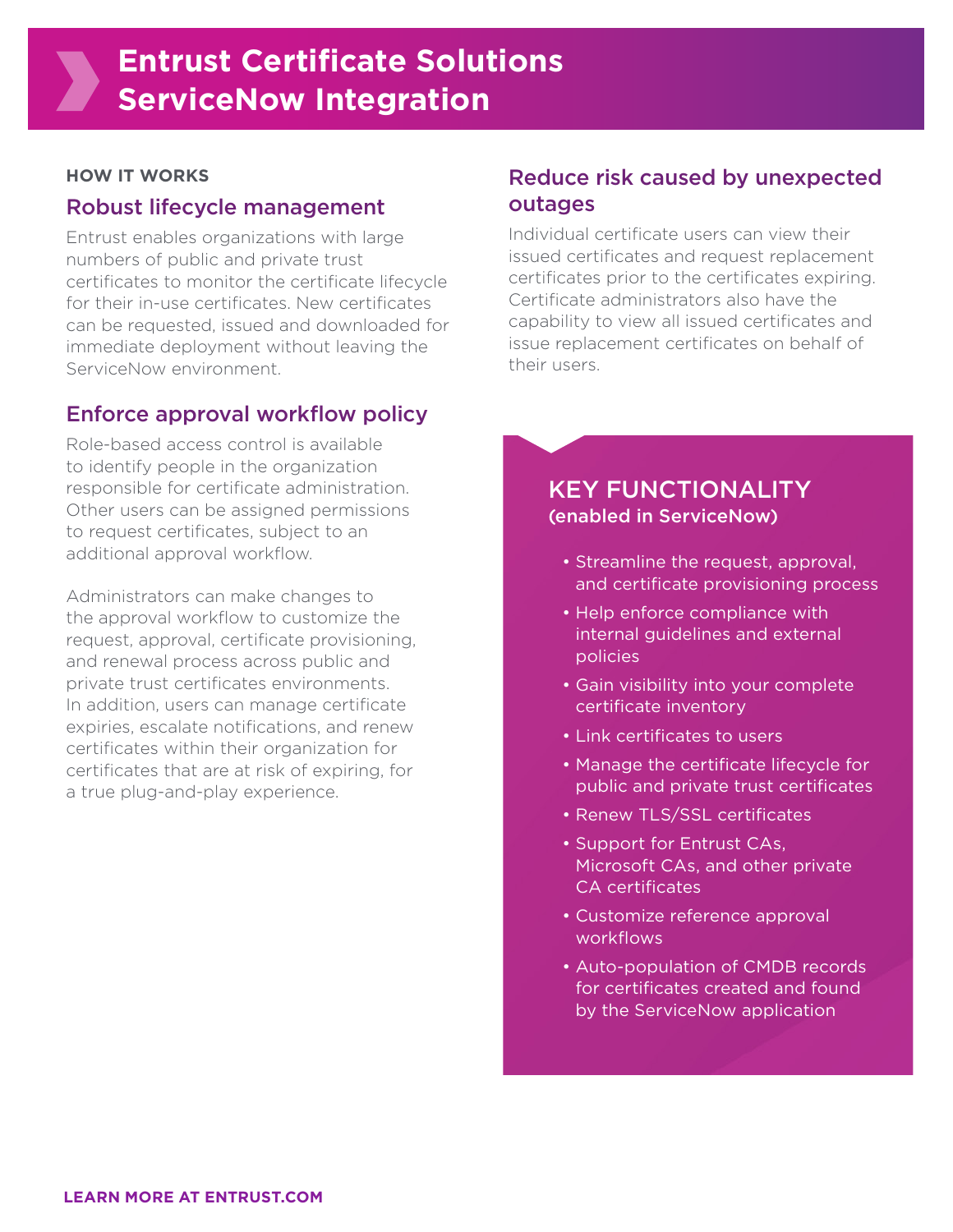## **Entrust Certificate Solutions ServiceNow Integration**

#### Integration with CMDB Module in ServiceNow

IIf you are using the ServiceNow Configuration Management Database (CMDB) module, new Certificate CI objects will be created for each certificate that is created or found. This allows you to automatically track your digital certificates in the same place as you manage your other IT assets. The Certificate CI objects created by the Entrust Certificate Manager are visible in CMDB aware applications including the ServiceNow Certificate Management application. Additional workflows and automations for your certificates can be achieved by leveraging the capabilities of these applications.

## Multi-tenancy functionality available for managed service providers (MSPs)

Domain separation is available to enable end-customers to request and issue public and private trust certificates through an MSP's ServiceNow instance. MSPs gain the advantage of centralized management of their customers' certificate lifecycle using our ServiceNow application.

### ServiceNow + Entrust: Better together

ServiceNow Discovery - scans IP/Port, URLs, and Load Balancers for TLS certificates. It then reconciles the imported certificates from the Entrust store application consolidating certificates to a single system of record in ServiceNow's CMDB. The ServiceNow Certificate Management store application can co-exist with the Entrust store application - the joint solution enables workflows to unify fulfilment of net new certificate requests and renewals.

### Supporting links and docs

[Entrust Certificate Services Data Sheet](https://www.entrust.com/-/media/documentation/datasheets/entrust-certificate-services-platform-ds.pdf) [CA Gateway Whitepaper](https://www.entrust.com/blog/2019/august/-/media/documentation/whitepapers/pk20-1001-001_pki_rest_api_wp.pdf)

[Entrust Certificate Manager for ServiceNow](https://web.entrustdatacard.com/public/servicenow/ECS-SVN_installation_guide_2_0.pdf)  [Installation Guide](https://web.entrustdatacard.com/public/servicenow/ECS-SVN_installation_guide_2_0.pdf)

[Entrust Certificate Manager for ServiceNow User Guide](https://web.entrustdatacard.com/public/servicenow/ECS-SVN_user_guide_2_0.pdf)